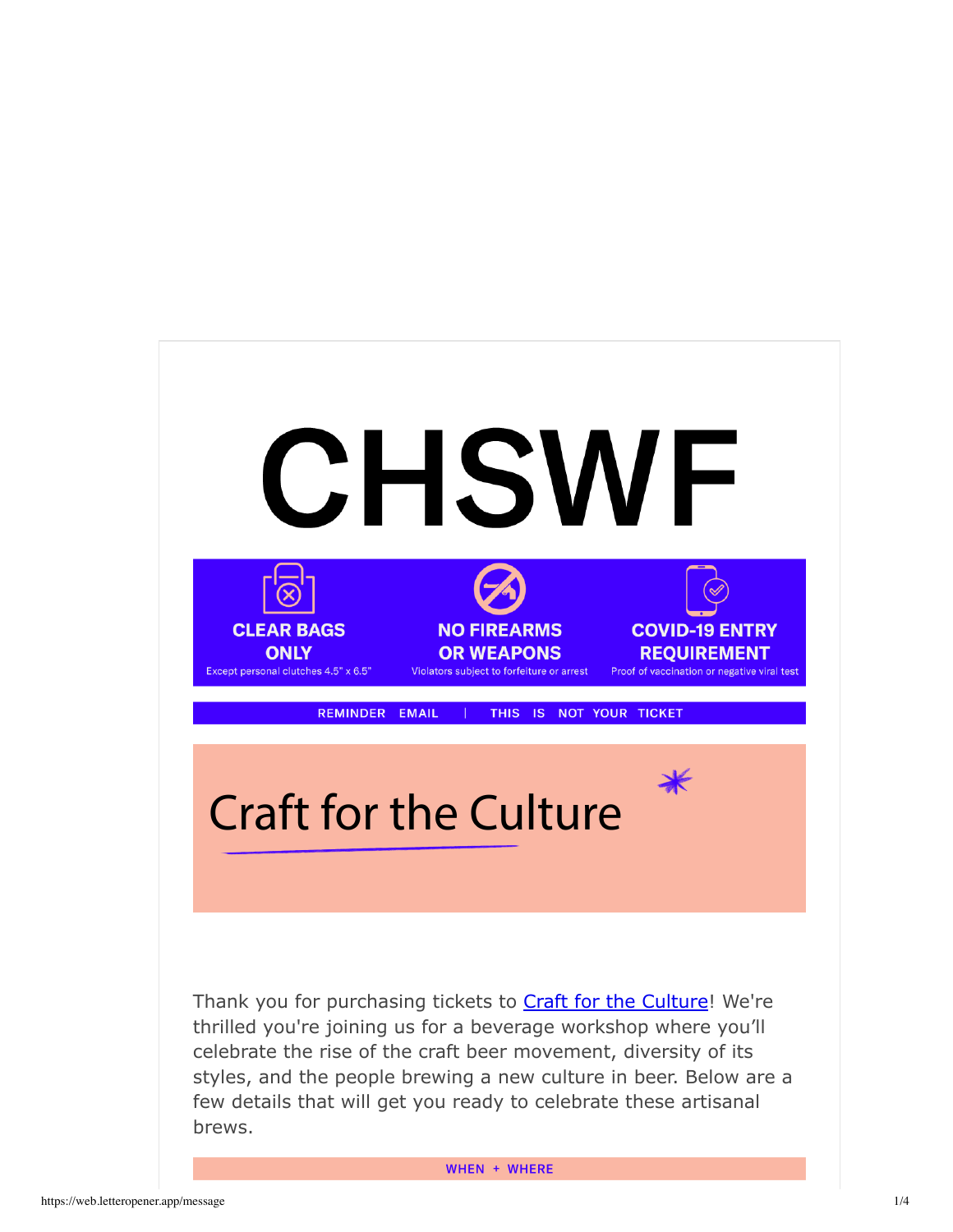- Date: Thursday, March 3
- Time: 4:00 5:15 PM
- Location: Holy City Brewing
- Address: 1021 Aragon Ave, North Charleston, SC 29405

## **HEALTH + SAFETY**

Charleston Wine + Food is requiring all guests, staff, talent, and vendors to either: provide proof they are fully vaccinated against COVID-19 OR provide proof of a negative COVID-19 test, taken within 72 hours of each day you are attending. Entrance eligibility is checked at every Charleston Wine + Food event before guest tickets are scanned.

Get verified - Download the free Charleston Wine + Food app on Apple App Store or Google Play; Click the COVID-19 button on the left menu, and follow the prompts.

Visit our 2022 Health + Safety Policy for more information and details regarding COVID-19 entrance requirements.

# KNOW BEFORE YOU GO

-This is a beverage-forward experience; please plan accordingly

- All guests must be 21+ (no infants, children, or pets)

- No backpacks, coolers, or large purses permitted; all bags + persons are subject to search

- ALL BAGS MUST BE CLEAR except for small personal clutches (no larger than  $4.5" \times 6.5"$ )

- Bring your printed or digital ticket via smartphone for entry. We recommend downloading the SquadUP app from the App Store (available via *iOS* and **Android**). If you lost your ticket and don't have the app, please visit **SquadUP.com** and follow the steps to retrieve your tickets

- Menus for each event can be accessed via the CHSWF app. Download the app and visit the event in the schedule for the linked menu

- If you are no longer able to attend and the event is sold out with a waitlist demand, you may return your ticket to the Official Charleston Wine + Food Ticket Exchange via Lyte. For more information on Lyte and returning tickets, please take a look at our ticketing **FAQ** 

- Food allergies: accommodations cannot be made at this event

- All events will take place rain or shine; please plan accordingly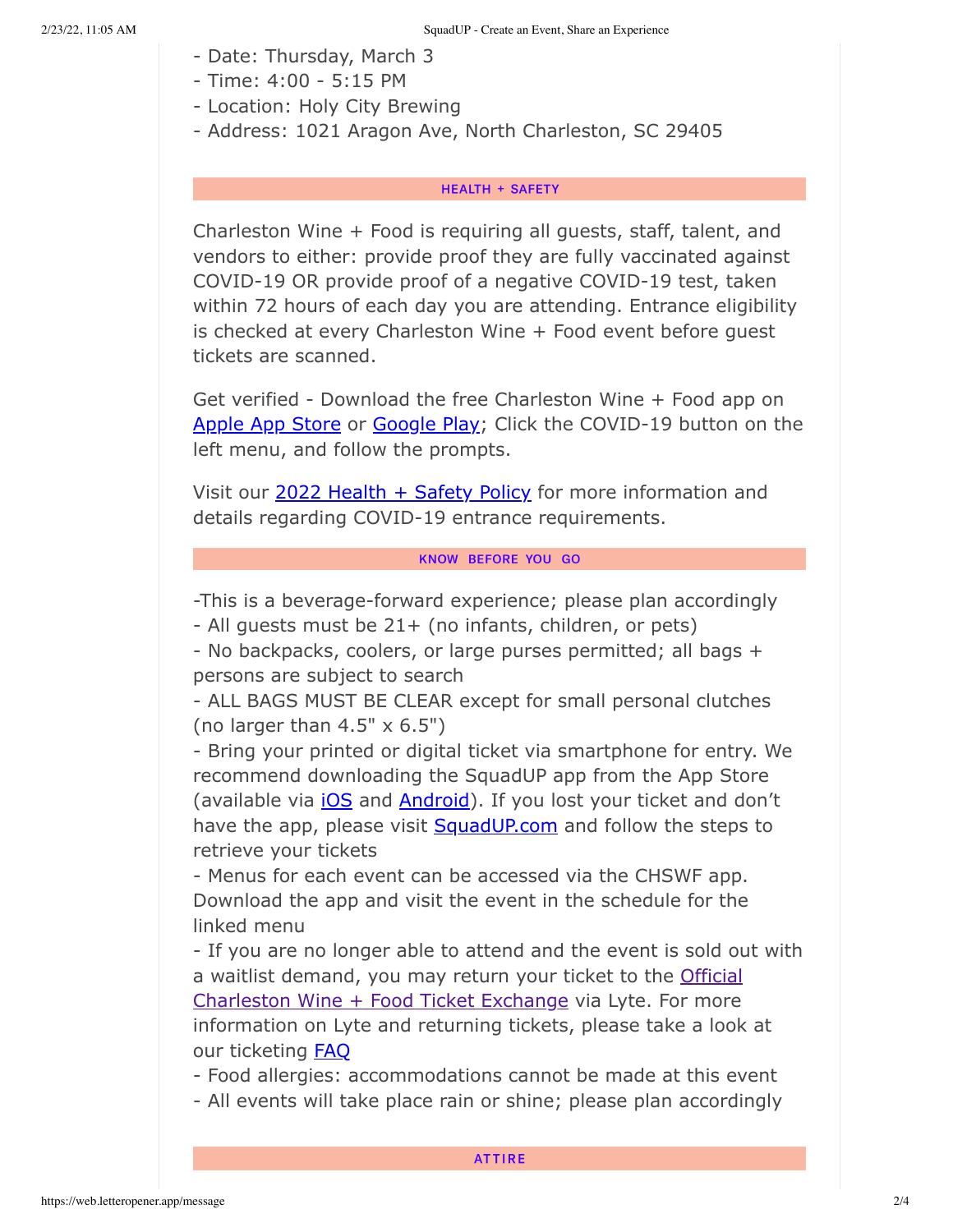The dress is casual for this event; wear something that makes you feel great + comfortable!

#### **TRANSPORTATION + PARKING**

Parking is available at Holy City Brewing. For more information on parking and getting around during the festival, take a look at our FAQs.

Stay safe! Charleston Wine + Food does not want guests to drink + drive. We encourage our guests to utilize rideshare services, which you can download directly to your smartphone.

### WHAT DO I DO WHEN I ARRIVE?

Please make your way to the main entrance of Holy City Brewing. A Charleston Wine + Food representative will greet you and take your ticket upon arrival.

# **APP-SOLUTELY!**

Charleston Wine + Food is excited to announce that we have an app! Available for both Apple and Android products, our app is free to download from the Apple App Store and Google Play Store.

#### SWEET SUSTAINABILITY

At Charleston Wine  $+$  Food we strive to produce a sustainable  $+$ environmentally friendly festival. Our sustainable practices include, but are not limited to the exclusive use of compostable or recyclable plateware; commemorative glassware at select events and recyclable glassware at others; oyster shell recycling; and sustainable sourcing. Help us reduce our carbon footprint by taking a moment to follow our recycling and composting instructions throughout the festival.

#### ig fb pt **yt**

*Charleston Wine + Food is a 501(c)3 nonprofit organization. Our mission is to celebrate, educate, enrich, and promote the Lowcountry's diverse culinary + hospitality community through world-class experiences.Ticket sales go directly to the production of the festival. By purchasing a ticket to a festival event, you are helping us to support our local food + beverage community to participate in this festival, share the unique stories and histories of our foodways, and create a meaningful economic impact on our city. Ninety-five cents*